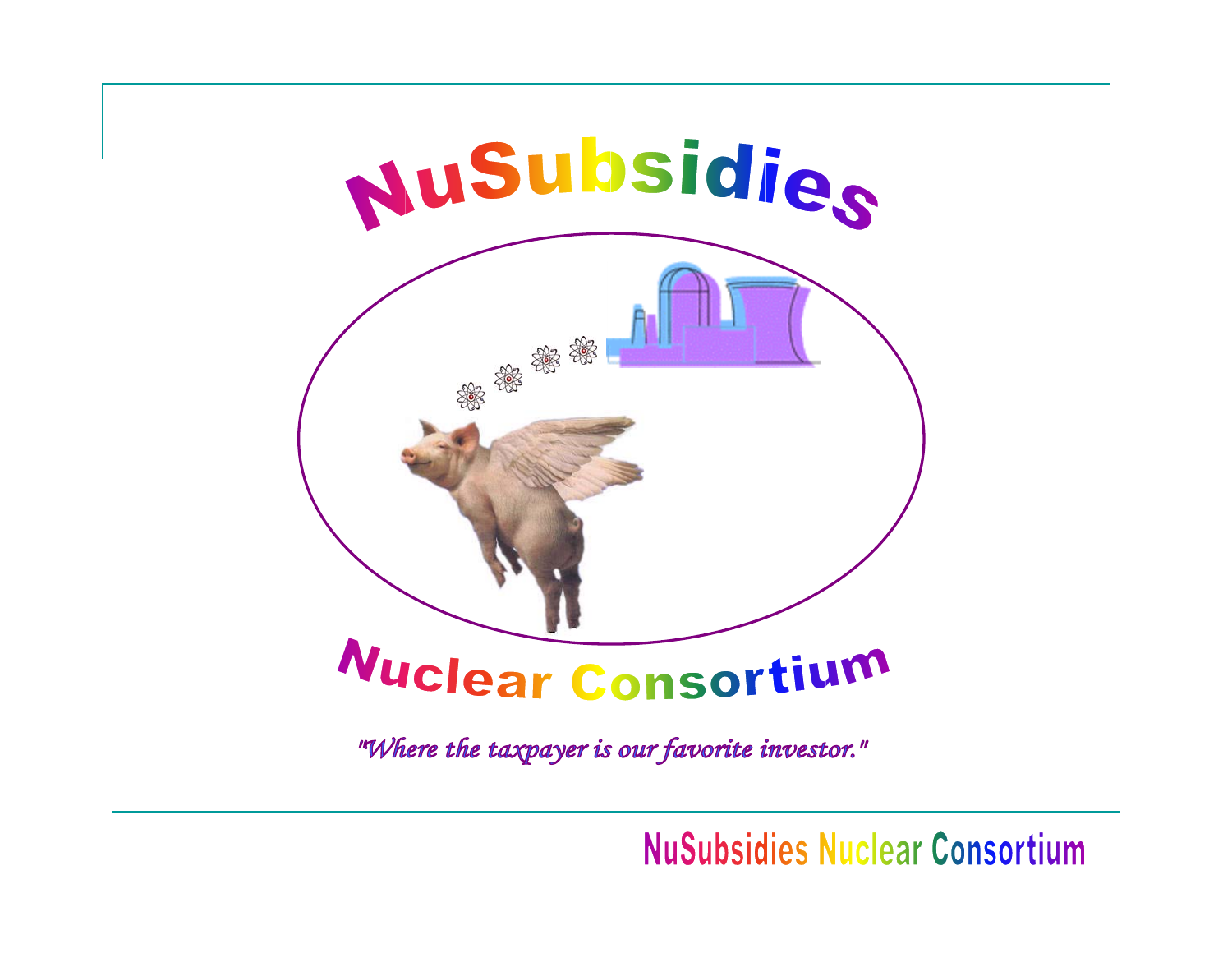NuSubsidies Nuclear Consortium (NNC): Overcoming the Challenges We Face

- F Technology still too expensive.
- $\langle \cdot \rangle$  More competitors than ever; less ability to automatically pass through cost surprises.
- **Heightened security challenges post 9/11.**
- p. Fuel cycle complex, higher risk than competing power sources.
- **Naste and RDE's\* remain an issue.**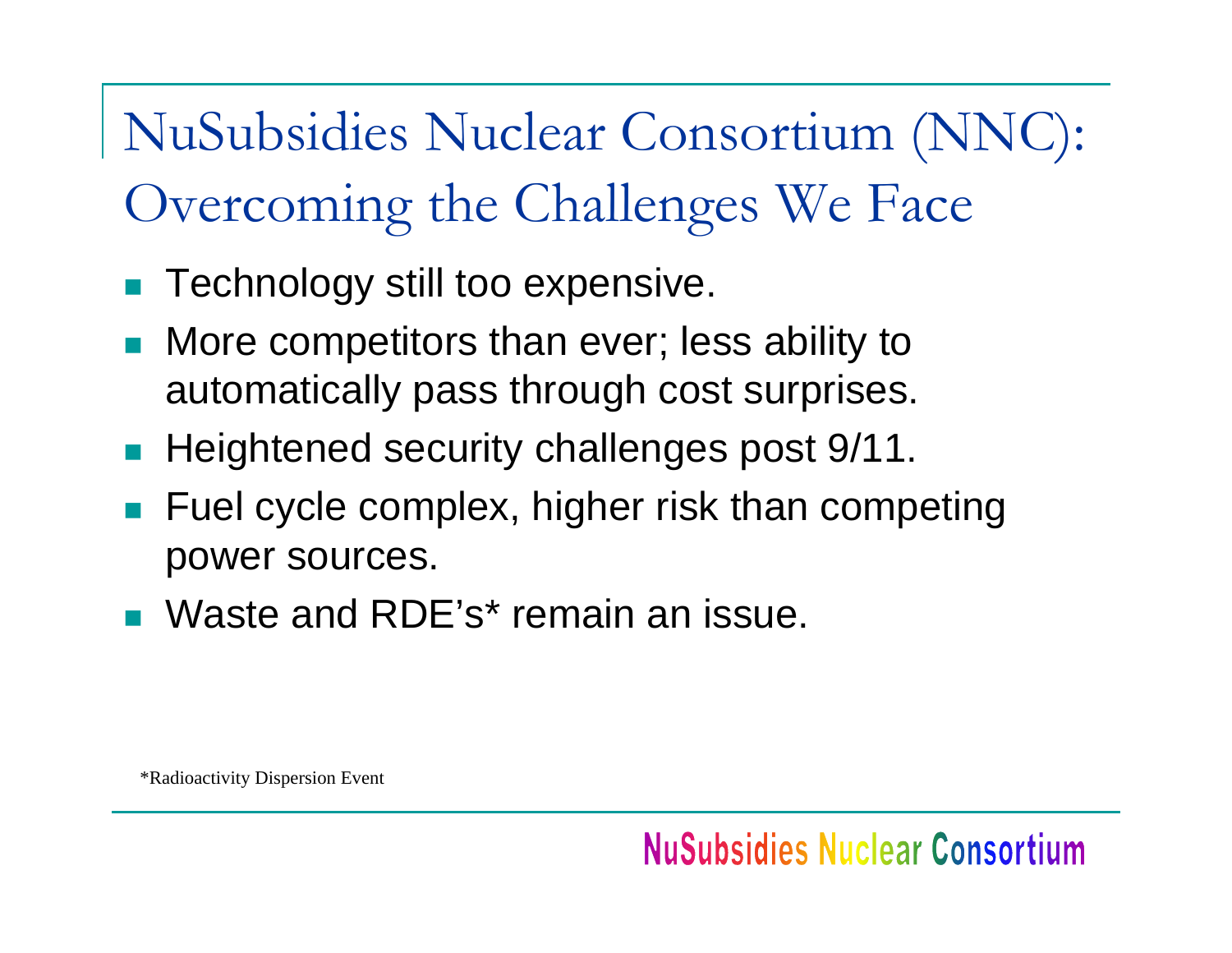### NuSubsidies Mission

- $\Box$  Quietly engage the taxpayer as an ally and investor in the future of our industry.
- $\mathcal{L}^{\mathcal{L}}$  Redirect discussions of nuclear subsidies or our uncompetitive new generation to more favorable topics such as the low operating costs of existing power plants.
- **The Co**  Shift as many technical, financial, procedural, and environmental risks as possible onto external parties.
- $\overline{\phantom{a}}$  Distribute as little of the return to our risk-sharing partners as possible.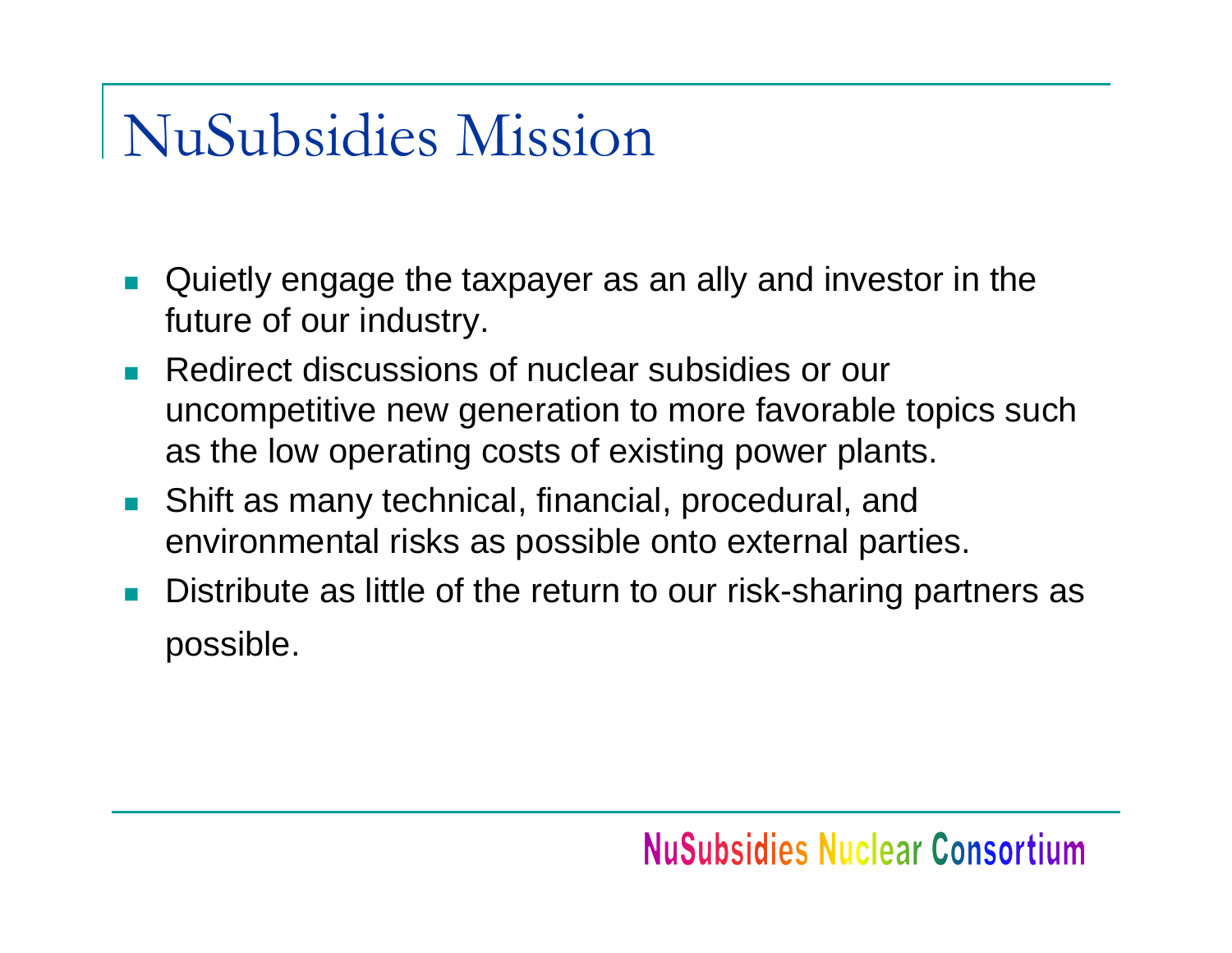## The Power of NuSubsidies

- $\overline{\phantom{a}}$ Pooling the power of licensing lobbies and more: [NuStart](http://www.citizen.org/cmep/energy_enviro_nuclear/nuclear_power_plants/nuclear_revival/col/nustart/index.cfm), [TVA-led](http://www.citizen.org/cmep/energy_enviro_nuclear/nuclear_power_plants/nuclear_revival/col/col2/), and [Dominion-led](http://www.citizen.org/cmep/energy_enviro_nuclear/nuclear_power_plants/nuclear_revival/col/col3/) initiatives.\*
- $\mathcal{C}^{\mathcal{A}}$  Financially strong:1
	- $\Box$  \$447 **billion** in revenues during 2003 -- rivaling the entire Russian Federation and beating the *combined* GDP of 104 different countries!
	- $\Box$ 8 members among the world's 500 largest global corporations (GE is number 9).
	- $\Box$  3 additional members among 500 largest in the US; one among the biggest US private firms.
	- $\Box$ 3 members are governments.
- $\mathcal{C}^{\mathcal{A}}$  Politically-savvy:
	- $\Box$  Of our 11 US-based private sector members, six were among the [highest donors](http://www.opensecrets.org/industries/contrib.asp?Ind=E) to the 2004 election cycle for energy/natural resources sector.
	- $\Box$ Two (GE and Southern) are amongst the [top 100 donors](http://www.opensecrets.org/orgs/list.asp?order=A) since 1989 to politicians.
- $\blacksquare$ Our team can make pigs fly!

\*See Technical Notes page for more on NNC.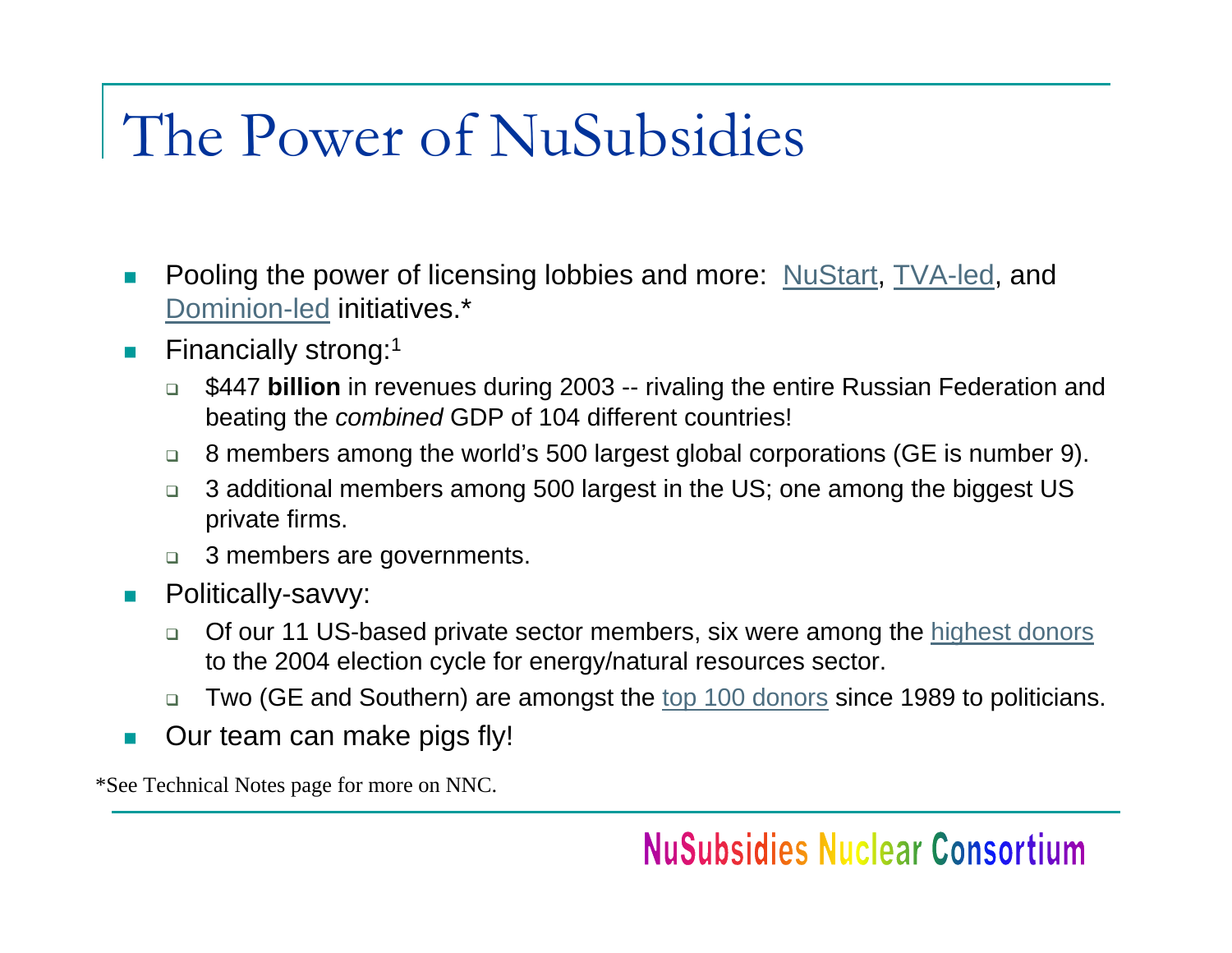## NuSubsidy Strong: Revenues

|                                                                                                     |                                                                               |                         | <b>New Licensing</b>   | 2003 Revenues |  |  |  |  |
|-----------------------------------------------------------------------------------------------------|-------------------------------------------------------------------------------|-------------------------|------------------------|---------------|--|--|--|--|
|                                                                                                     | Corporation                                                                   | <b>Ticker</b>           | <b>Affiliation</b>     | (\$Bils)      |  |  |  |  |
|                                                                                                     |                                                                               |                         |                        |               |  |  |  |  |
|                                                                                                     |                                                                               |                         | Dominion thru 1/05;    |               |  |  |  |  |
|                                                                                                     | <b>Atomic Energy of Canada</b>                                                | Government              | now independent        | 0.4           |  |  |  |  |
|                                                                                                     | <b>Bechtel</b>                                                                | Private                 | Dominion, TVA          | 16.3          |  |  |  |  |
|                                                                                                     | <b>Constellation Energy Group</b>                                             | <b>CEG</b>              | <b>NuStart</b>         | 9.7           |  |  |  |  |
|                                                                                                     | <b>Dominion Resources</b>                                                     | $\overline{\mathsf{D}}$ | <b>Dominion</b>        | 12.1          |  |  |  |  |
|                                                                                                     | Duke Energy Corp.                                                             | <b>DUK</b>              | <b>NuStart</b>         | 22.2          |  |  |  |  |
|                                                                                                     | <b>EDF International North America*</b>                                       |                         | <b>NuStart</b>         | 50.8          |  |  |  |  |
|                                                                                                     | Entergy                                                                       | <b>ETR</b>              | <b>NuStart</b>         | 9.2           |  |  |  |  |
|                                                                                                     | Exelon**                                                                      | <b>EXC</b>              | <b>NuStart</b>         | 15.8          |  |  |  |  |
|                                                                                                     | Florida Power and Light*                                                      | <b>FPL</b>              | <b>NuStart</b>         | 9.6           |  |  |  |  |
|                                                                                                     | <b>General Electric</b>                                                       | <b>GE</b>               | NuStart, TVA, Dominior | 134.2         |  |  |  |  |
|                                                                                                     |                                                                               |                         | Dominion thru 1/05;    |               |  |  |  |  |
|                                                                                                     | Hitachi***                                                                    | НIТ                     | now independent        | 82.0          |  |  |  |  |
|                                                                                                     | Progress Energy                                                               | <b>PGN</b>              | <b>NuStart</b>         | 8.7           |  |  |  |  |
|                                                                                                     | Southern Company                                                              | <b>SO</b>               | <b>NuStart</b>         | 11.3          |  |  |  |  |
|                                                                                                     | <b>Tennessee Valley Authority</b>                                             | Government              | NuStart, TVA           | 7.0           |  |  |  |  |
|                                                                                                     | <b>Toshiba</b>                                                                | TOSBF.PK                | <b>TVA</b>             | 52.6          |  |  |  |  |
|                                                                                                     | <b>Uranium Enrichment Corporation</b>                                         | <b>USU</b>              | <b>TVA</b>             | 1.5           |  |  |  |  |
|                                                                                                     | <b>Westinghouse/British Nuclear Fuels</b>                                     |                         | <b>NuStart</b>         | 4.1           |  |  |  |  |
|                                                                                                     |                                                                               |                         |                        |               |  |  |  |  |
|                                                                                                     | <b>Total NuSubsidies Members 2003 Revenues</b>                                | 447.3                   |                        |               |  |  |  |  |
|                                                                                                     |                                                                               |                         |                        |               |  |  |  |  |
|                                                                                                     | *Revenues for the EDF Group and the FPL Group respectively.                   |                         |                        |               |  |  |  |  |
|                                                                                                     | ** Exelon revenues will jump to \$27 billion per year after merger with PSEG. |                         |                        |               |  |  |  |  |
|                                                                                                     | ***FY ending March 2004.                                                      |                         |                        |               |  |  |  |  |
|                                                                                                     |                                                                               |                         |                        |               |  |  |  |  |
| Sources: Linked sources include corporate financial reports and filings compiled by Yahoo! Finance. |                                                                               |                         |                        |               |  |  |  |  |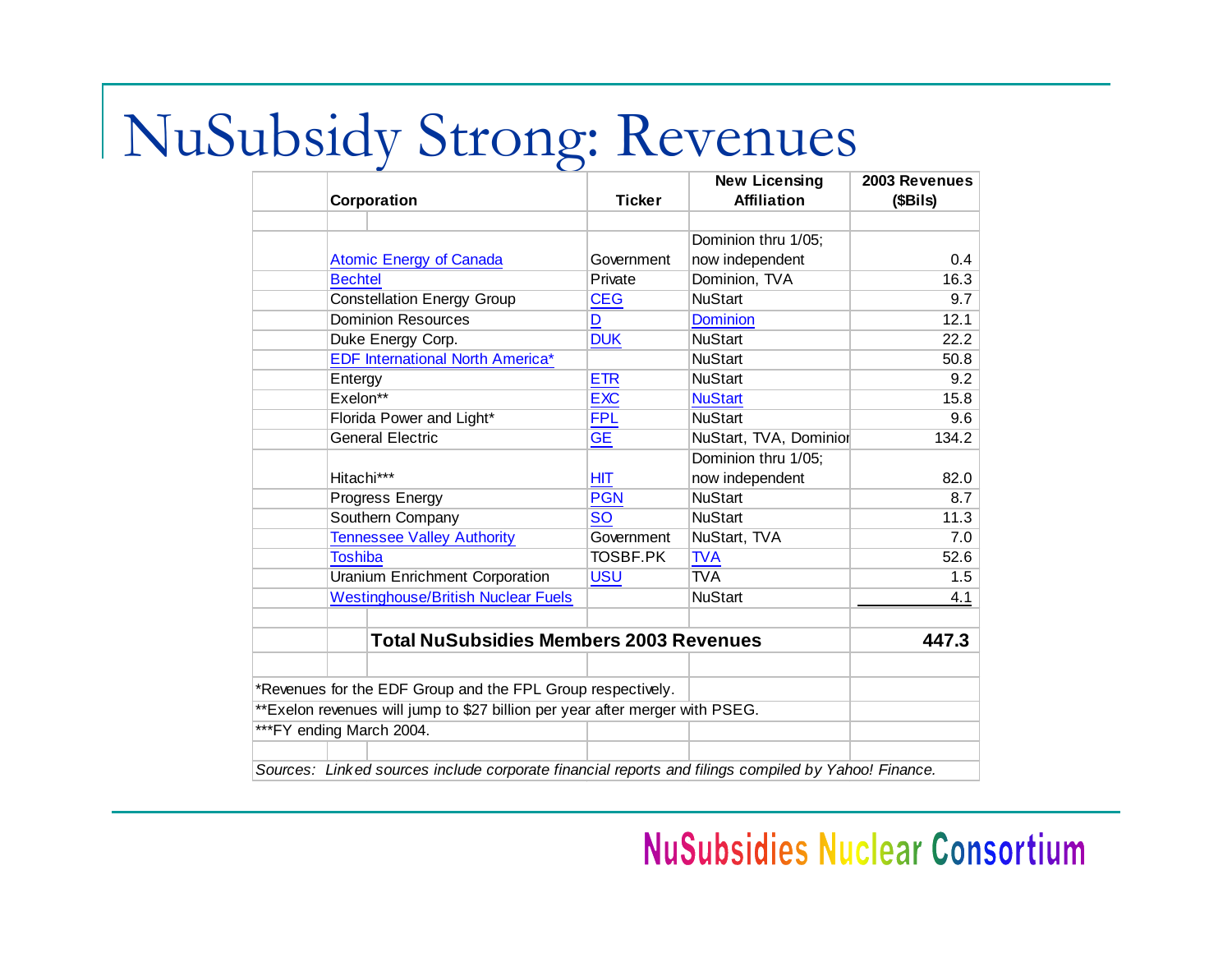# NuSubsidy Strong: Size

| Corporation                                                                                              | Global 500 Rank<br><b>US 500 Rank</b>                                                         |               |     |                       | <b>US Private Rank</b>                        |  |
|----------------------------------------------------------------------------------------------------------|-----------------------------------------------------------------------------------------------|---------------|-----|-----------------------|-----------------------------------------------|--|
|                                                                                                          | 2003 Revenues                                                                                 | 2003 Revenues |     |                       | 2003 Profits   Profits (\$mils) 2004 Revenues |  |
|                                                                                                          | (1)                                                                                           | (2)           |     |                       | (3)                                           |  |
| Atomic Energy of Canada (govt)                                                                           |                                                                                               |               |     |                       |                                               |  |
| Bechtel (private)                                                                                        |                                                                                               |               |     |                       | 5                                             |  |
| <b>Constellation Energy Group</b>                                                                        |                                                                                               | 203           | 289 | $\mathfrak{S}$<br>277 |                                               |  |
| <b>Dominion Resources</b>                                                                                | 449                                                                                           | 164           | 263 | \$<br>318             |                                               |  |
| <b>Duke Energy Corporation</b>                                                                           | 204                                                                                           | 75            | 489 | \$<br>(1, 323)        |                                               |  |
| Electricite de France                                                                                    | 61                                                                                            |               |     |                       |                                               |  |
| Entergy                                                                                                  |                                                                                               | 217           | 119 | $\mathfrak{S}$<br>951 |                                               |  |
| Exelon                                                                                                   | 333                                                                                           | 126           | 124 | 905<br>\$             |                                               |  |
| Florida Power and Light (FPL Group)                                                                      |                                                                                               | 205           | 128 | \$<br>890             |                                               |  |
| <b>General Electric</b>                                                                                  | 9                                                                                             | 5             | 3   | \$<br>15,002          |                                               |  |
| Hitachi                                                                                                  | 23                                                                                            |               |     |                       |                                               |  |
| Progress Energy                                                                                          |                                                                                               | 224           | 143 | \$<br>782             |                                               |  |
| Southern Company                                                                                         | 486                                                                                           | 178           | 78  | \$<br>1,474           |                                               |  |
| Tennessee Valley Authority (gov't)                                                                       |                                                                                               |               |     |                       |                                               |  |
| Toshiba                                                                                                  | 64                                                                                            |               |     |                       |                                               |  |
| <b>Uranium Enrichment Corporation</b>                                                                    |                                                                                               |               |     |                       |                                               |  |
| Westinghouse/British Nuclear Fuels                                                                       |                                                                                               |               |     |                       |                                               |  |
| Sources                                                                                                  |                                                                                               |               |     |                       |                                               |  |
| "World's Largest Corporations: Fortune Global 5 Hundred Ranking," Fortune, July 26, 2004, p. 163.<br>(1) |                                                                                               |               |     |                       |                                               |  |
| "Fortune 500 Largest U.S. Corporations," Fortune, April 5, 2004, pp. F-1 - F-21.<br>(2)                  |                                                                                               |               |     |                       |                                               |  |
| (3)                                                                                                      | "Forbes Lists: Largest Private Companies," Forbes, accessed from www.forbes.com on 1/31/2005. |               |     |                       |                                               |  |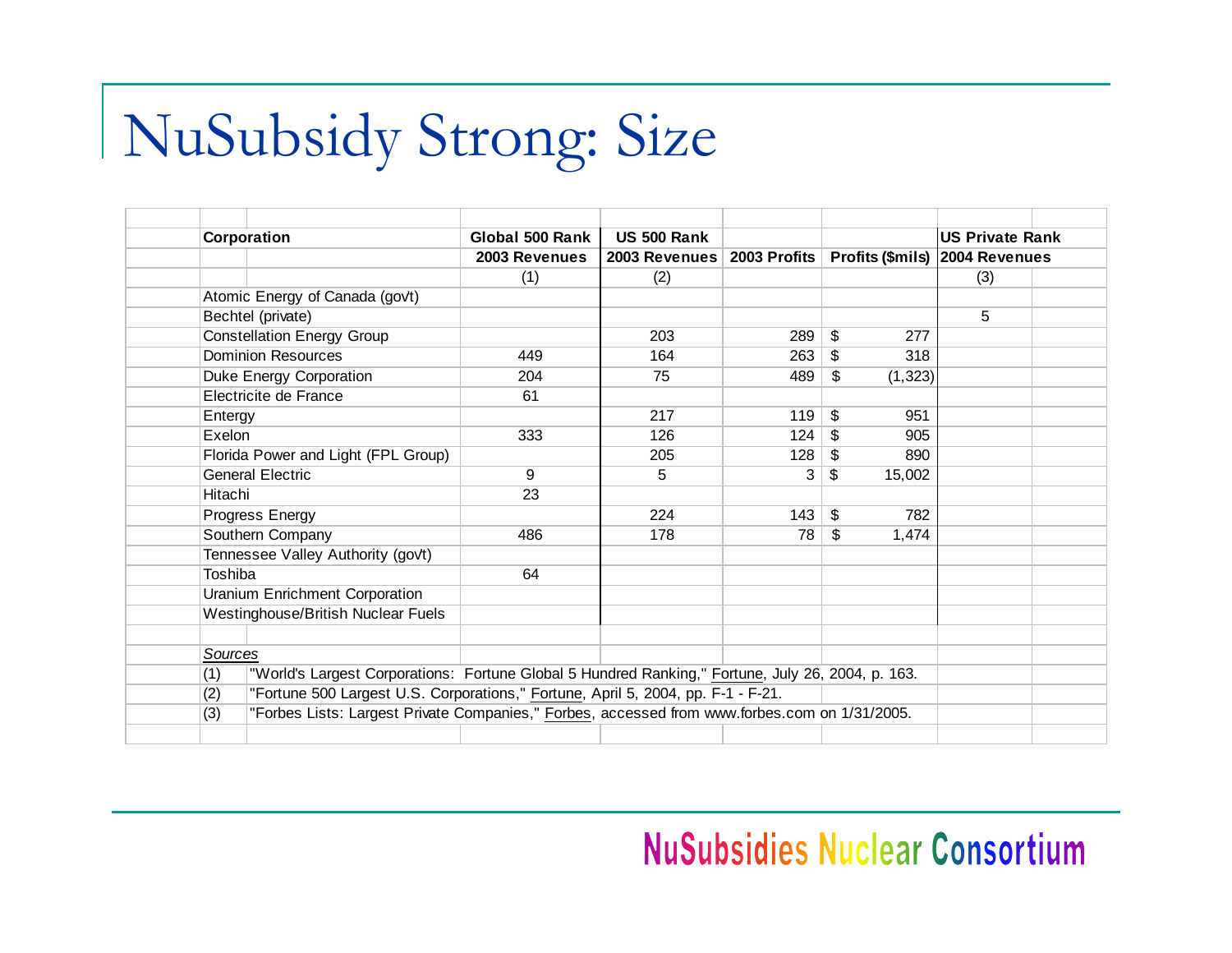# NuSubsidy Strong: Countries We Beat

|                                                                           | Annual revenues, 2003, NuSubsidy Members                                                                                      |                |    | \$447.3 | billion                                    |                                            |  |  |  |
|---------------------------------------------------------------------------|-------------------------------------------------------------------------------------------------------------------------------|----------------|----|---------|--------------------------------------------|--------------------------------------------|--|--|--|
|                                                                           |                                                                                                                               |                |    |         |                                            |                                            |  |  |  |
|                                                                           | 2003 Gross Domestic Product of:                                                                                               |                |    |         |                                            |                                            |  |  |  |
|                                                                           | <b>Brazil</b>                                                                                                                 |                | \$ | 492.3   |                                            | 15th largest national economy in the world |  |  |  |
|                                                                           | <b>Russian Federation</b>                                                                                                     | $\mathfrak{L}$ |    | 433.5   | 16th largest national economy in the world |                                            |  |  |  |
|                                                                           | Switzerland                                                                                                                   |                |    | \$309.5 |                                            | 17th largest national economy in the world |  |  |  |
|                                                                           | 104 lowest GDP nations                                                                                                        |                |    |         |                                            |                                            |  |  |  |
|                                                                           | tracked by the World Bank                                                                                                     |                |    | \$432.3 |                                            |                                            |  |  |  |
|                                                                           | Albania; Angola; Antigua and Barbuda; Armenia; Aruba; Azerbaijan; Bahamas, The; Bahrain;                                      |                |    |         |                                            |                                            |  |  |  |
|                                                                           | Barbados; Belize; Benin; Bhutan; Bolivia; Bosnia and Herzegovina; Botswana; Burkina Faso;                                     |                |    |         |                                            |                                            |  |  |  |
|                                                                           | Burundi; Cambodia; Cameroon; Cape Verde; Central African Republic; Chad; Comoros; Congo, Dem. Rep.;                           |                |    |         |                                            |                                            |  |  |  |
|                                                                           | Congo, Rep.; Cote d'Ivoire; Cyprus; Djibouti; Dominca; El Salvador; Equatorial Guinea; Eritrea;                               |                |    |         |                                            |                                            |  |  |  |
| Estonia; Ethiopia; Fiji; Gabon; Gambia, The; Georgia; Ghana; Grenada;     |                                                                                                                               |                |    |         |                                            |                                            |  |  |  |
| Guinea; Guinea-Bissau; Guyana; Haiti; Honduras; Iceland; Jamaica; Jordan; |                                                                                                                               |                |    |         |                                            |                                            |  |  |  |
|                                                                           | Kenya; Kiribati; Kyrgyz Republic; Lao PDR; Latvia; Lesotho; Liberia; Macao, China;                                            |                |    |         |                                            |                                            |  |  |  |
|                                                                           | Macedonia, FYR; Madagascar; Malawi; Maldives; Mali; Malta; Marshall Islands; Mauritania;                                      |                |    |         |                                            |                                            |  |  |  |
|                                                                           | Mauritius; Micronesia, Fed. Sts.; Moldova; Mongolia; Mozambique; Namibia; Nepal; Nicaragua;                                   |                |    |         |                                            |                                            |  |  |  |
|                                                                           | Niger; Palau; Panama; Papua New Guinea; Paraguay; Rwanda; Samoa; Sao Tome & Principe;                                         |                |    |         |                                            |                                            |  |  |  |
|                                                                           | Senegal; Seychelles; Sierra Leone; Solomon Islands; St. Kitts and Nevis; St. Lucia; St. Vincent and The Grenadines; Suriname; |                |    |         |                                            |                                            |  |  |  |
|                                                                           | Swaziland; Tajikistan; Tanzania; Timor-Leste; Togo; Tonga; Trinidad and Tobago; Turkmenistan;                                 |                |    |         |                                            |                                            |  |  |  |
|                                                                           | Uganda; Uruguay; Uzbekistan; Vanuatu; West Bank and Gaza; Yemen, Rep.; Zambia; Zimbabwe                                       |                |    |         |                                            |                                            |  |  |  |
|                                                                           | Source: "Total GDP 2003," World Bank Development Indicators                                                                   |                |    |         |                                            |                                            |  |  |  |
|                                                                           | database, World Bank, September 2004.                                                                                         |                |    |         |                                            |                                            |  |  |  |
|                                                                           |                                                                                                                               |                |    |         |                                            |                                            |  |  |  |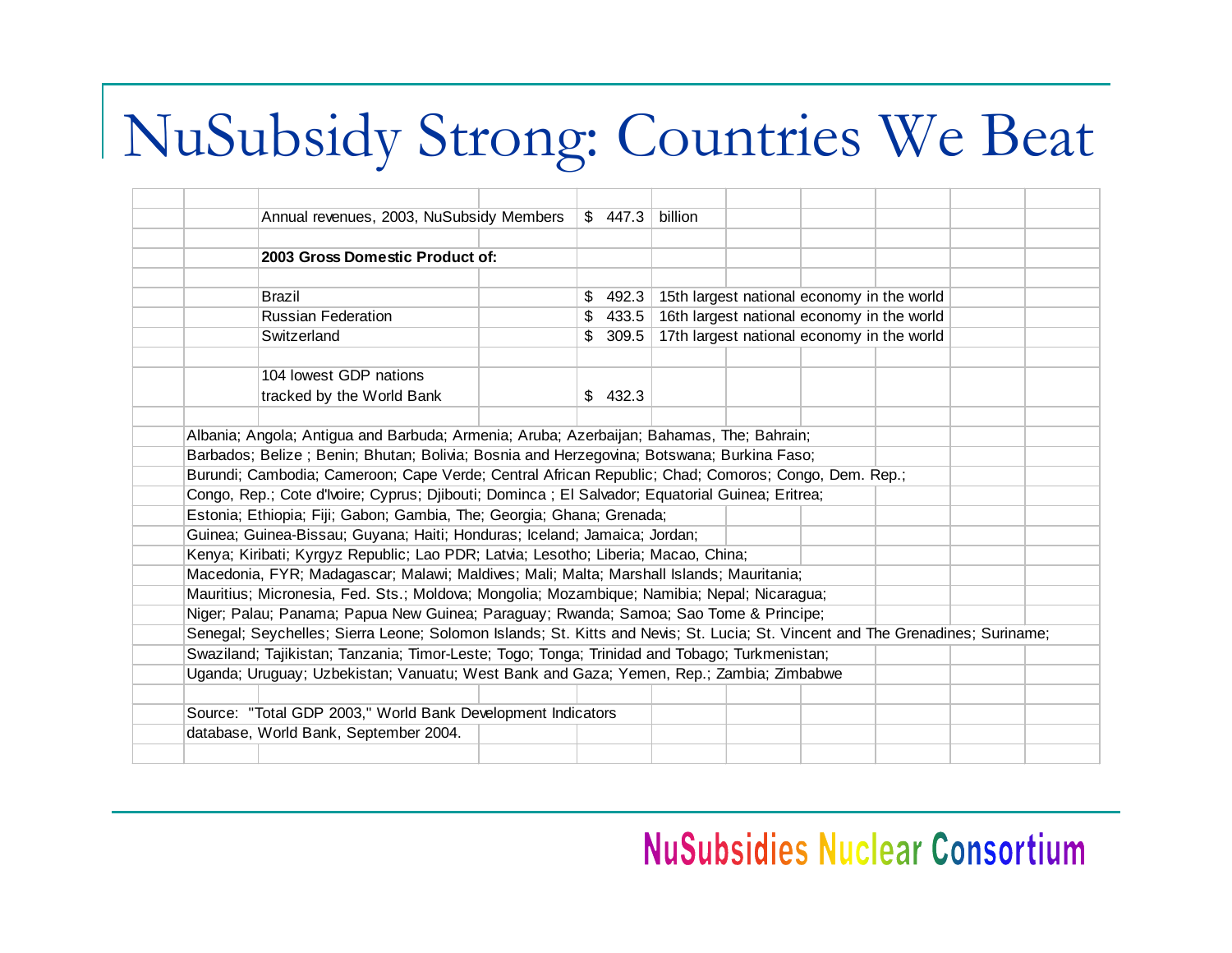# New products the conventional way

- F Traditional firms invest their own funds to develop next-generation products.
	- $\Box$ These investments don't always pay off.
	- □ Failures harm investors and top executives.
- **Example: Intel Chip Fabrication Plant Retrofit,** Chandler, AZ
	- $\Box$ Cost: [\\$2 billion](http://www.intel.com/pressroom/archive/releases/20040421corp_a.htm)
	- $\Box$ Expected investment life: [10 years](http://www.intel.com/pressroom/kits/manufacturing/manufacturing_qa.htm)
	- $\Box$ Intel 2003 revenues: \$30.1 billion
	- $\Box$ Intel 2003 Global 500 Rank: 146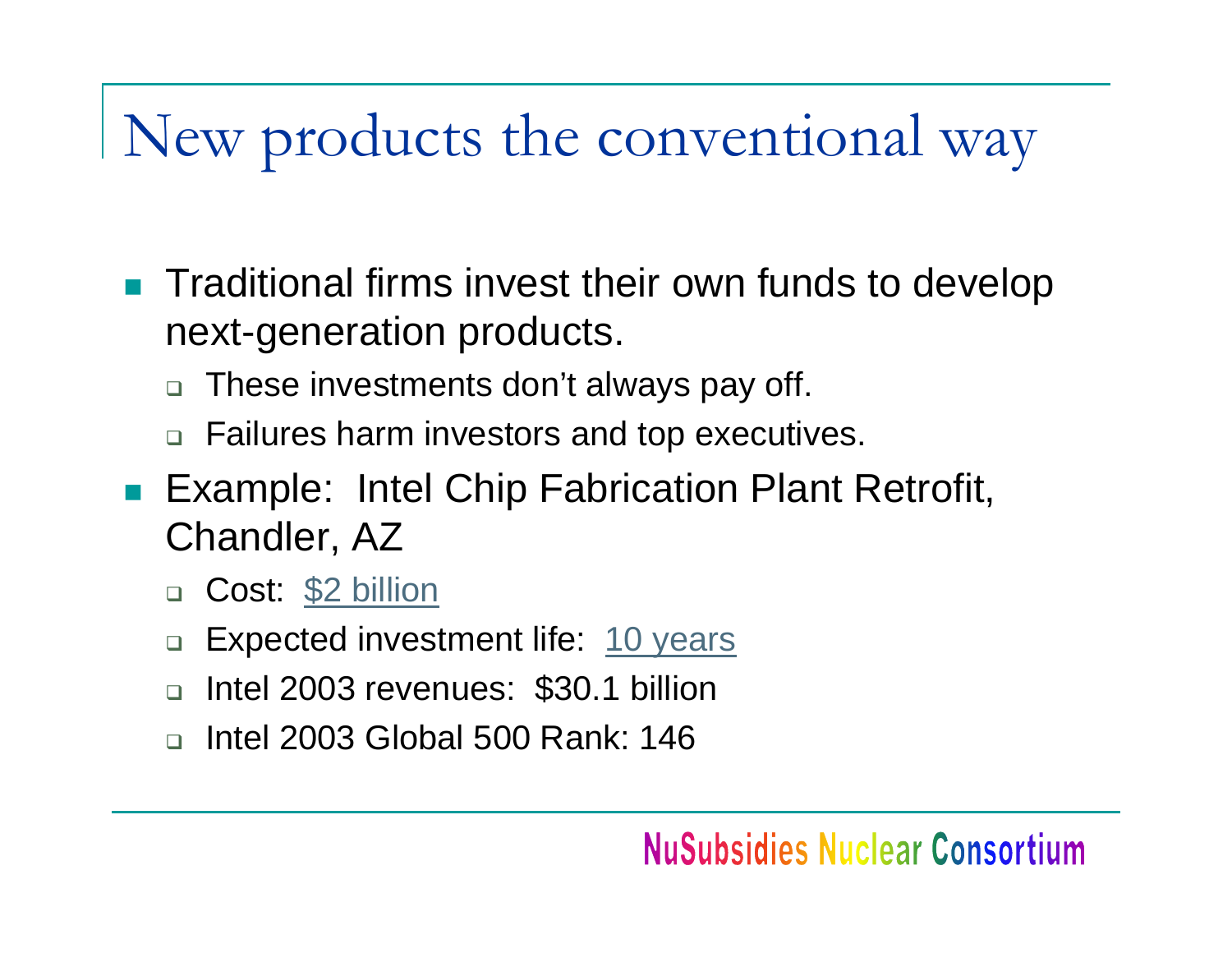# New products the NuSubsidy way

- $\sim$ NuSubsidy members have revenues nearly 15 times that of Intel.
- $\mathcal{L}_{\mathcal{A}}$  New nuclear plants expected to cost roughly the same amount as Intel spends to retrofit a single plant in its network.
- $\overline{\phantom{a}}$  Nuclear plant life anticipated to be 40-60 years, 4-6 times as long as Intel's plant will be state-of-the art, and generating much lower annual capital costs.
- **College**  Clearly, our members could afford their own R&D, and to pay for their own new plants.
	- $\Box$ But, we don't like the risks to investors; and we want higher returns.
	- $\Box$  NuSubsidy helps its members go further faster: our work turns mediocre investments into no-lose scenarios for investors.
	- We call our more efficient model PEI, or "Policy-Enhanced Investing."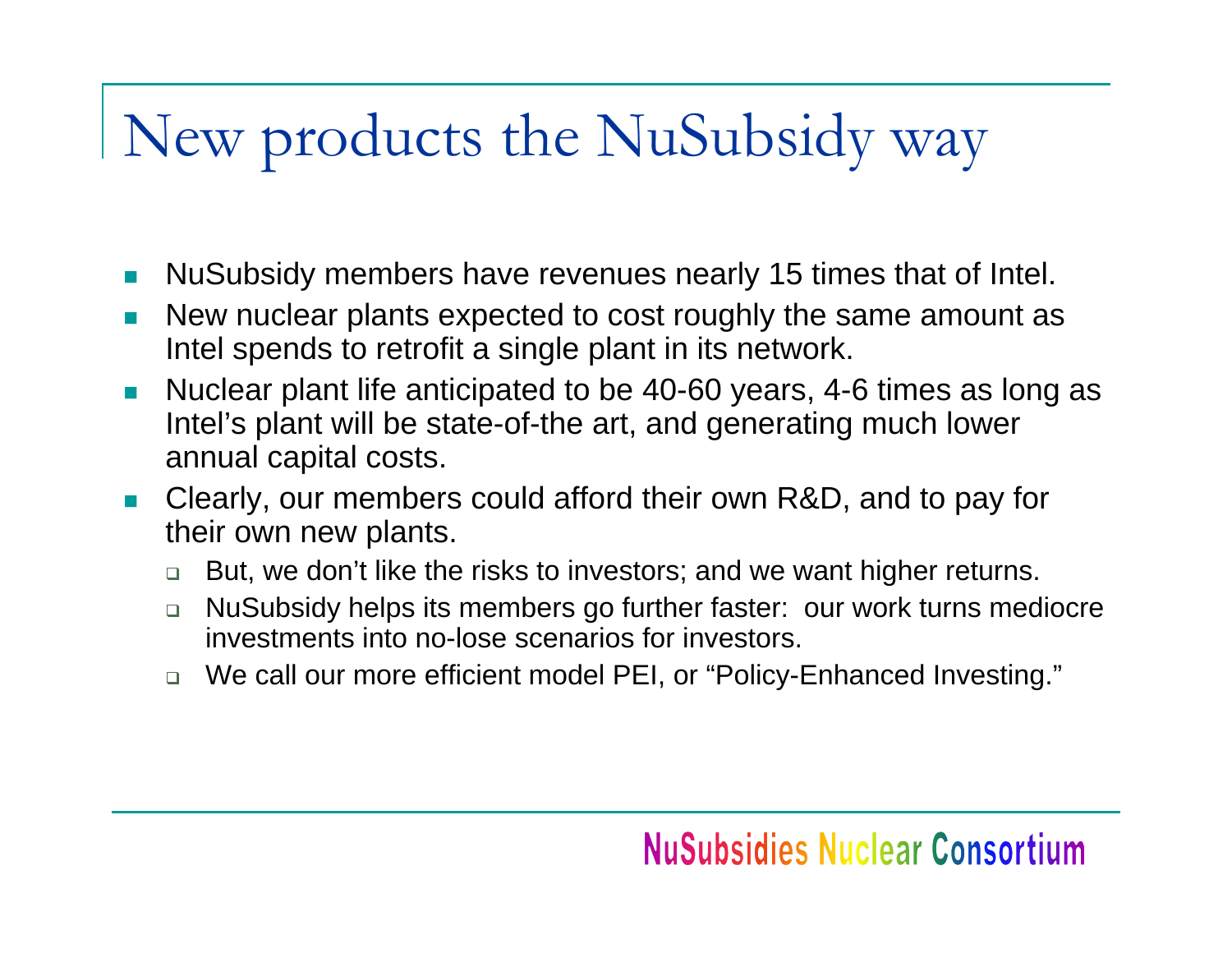### Policy-Enhanced Investing:

### NuSubsidy's Route to Higher Returns

- p. Core components of our strategy include:
	- $\Box$  Taxpayer finance of large portion of new product research and new facility licensing.
	- $\Box$ Taxpayer finance of large portion of new construction.
	- $\Box$ Shift risk of cost over-runs, poor demand for product to taxpayer.
	- $\Box$  Shift most liability for large accidents to taxpayer and to the surrounding population.
	- $\Box$  Shift technical and economic risks of radioactive waste disposal to the taxpayer.
	- $\Box$  Receive free carbon credits we can sell for profit, though we emit no carbon during power generation.
	- $\Box$ Retain all up-side benefits from successful plants for ourselves.
- **College**  The conditions for optimal PEI are fluid; our team is savvy and connected to use this flow to the advantage of our members.
- F Results: faster payback to you; much lower risk to investment.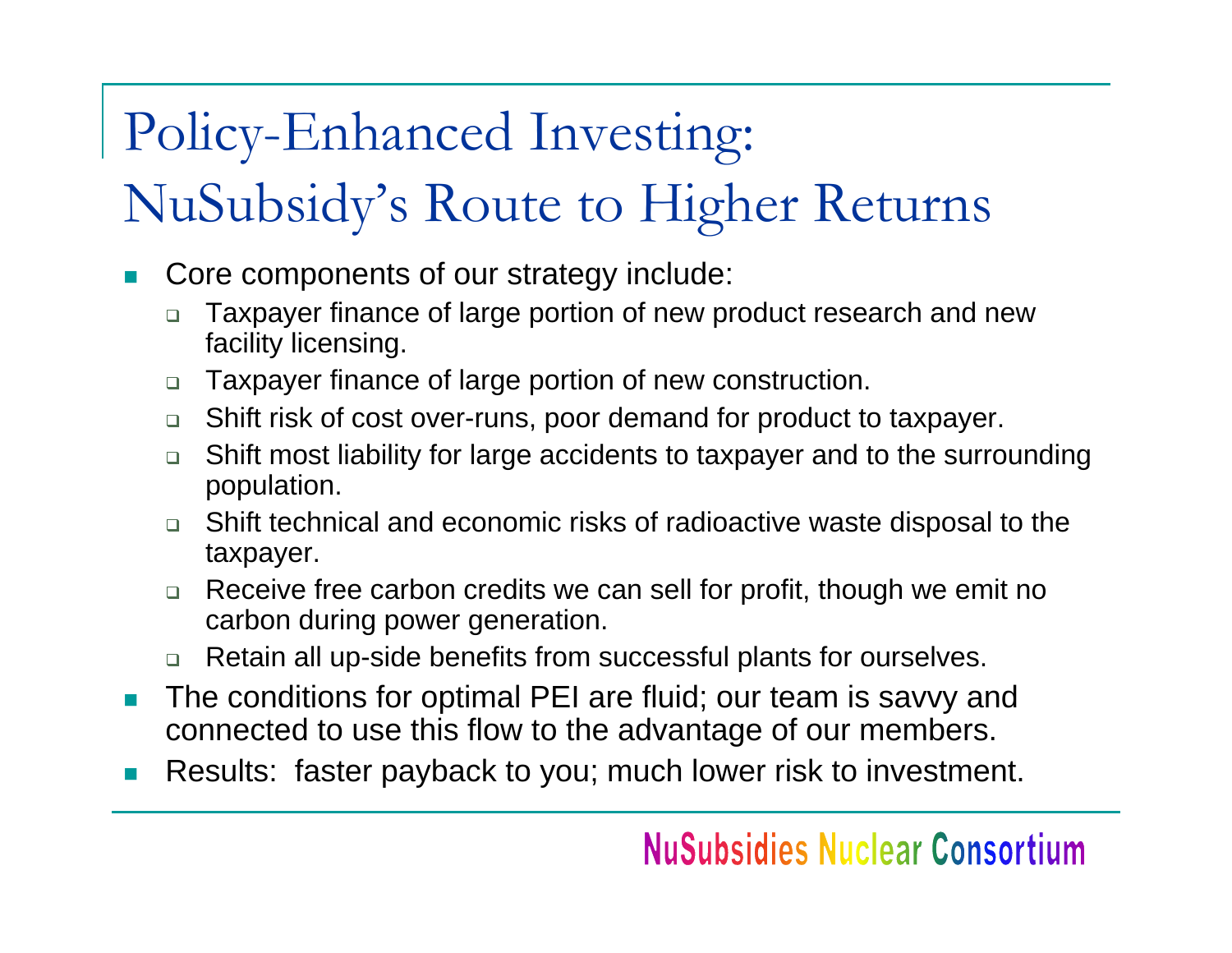### NuSubsidy Smart: New Product Development

- $\mathcal{L}^{\mathcal{L}}$  **Problem**: Investing in new products is expensive; many of the efforts fail.
- $\Box$  **NuSubsidy Solutions**: Federal funds for research and licensing; and federal plants. Our successes:
	- $\Box$  Between 1950 and 1993, our industry captured nearly 50% of all federal energy R&D spending -- \$51 billion less we had to fund ourselves. $^{\mathsf{2}}$
	- □ 1998-2003: fission share of R&D dropped to 20%, roughly \$250 million per year.<sup>3</sup>
		- П New nuclear plants are venture capital level riskiness.
		- F Still equivalent to an impressive 60% of venture capital investment in all energy technologies during that period, and with none of the borrowing costs. 4
- We're working hard to push federal funding of our R&D up again, including federal development of [new plants](http://www.ne.doe.gov/home/11-09-04.html) worth over \$1 billion.
	- $\Box$ Our members will build these as contractors.
	- $\Box$  If they make money, we'll work with our government partners on a good price to take them private.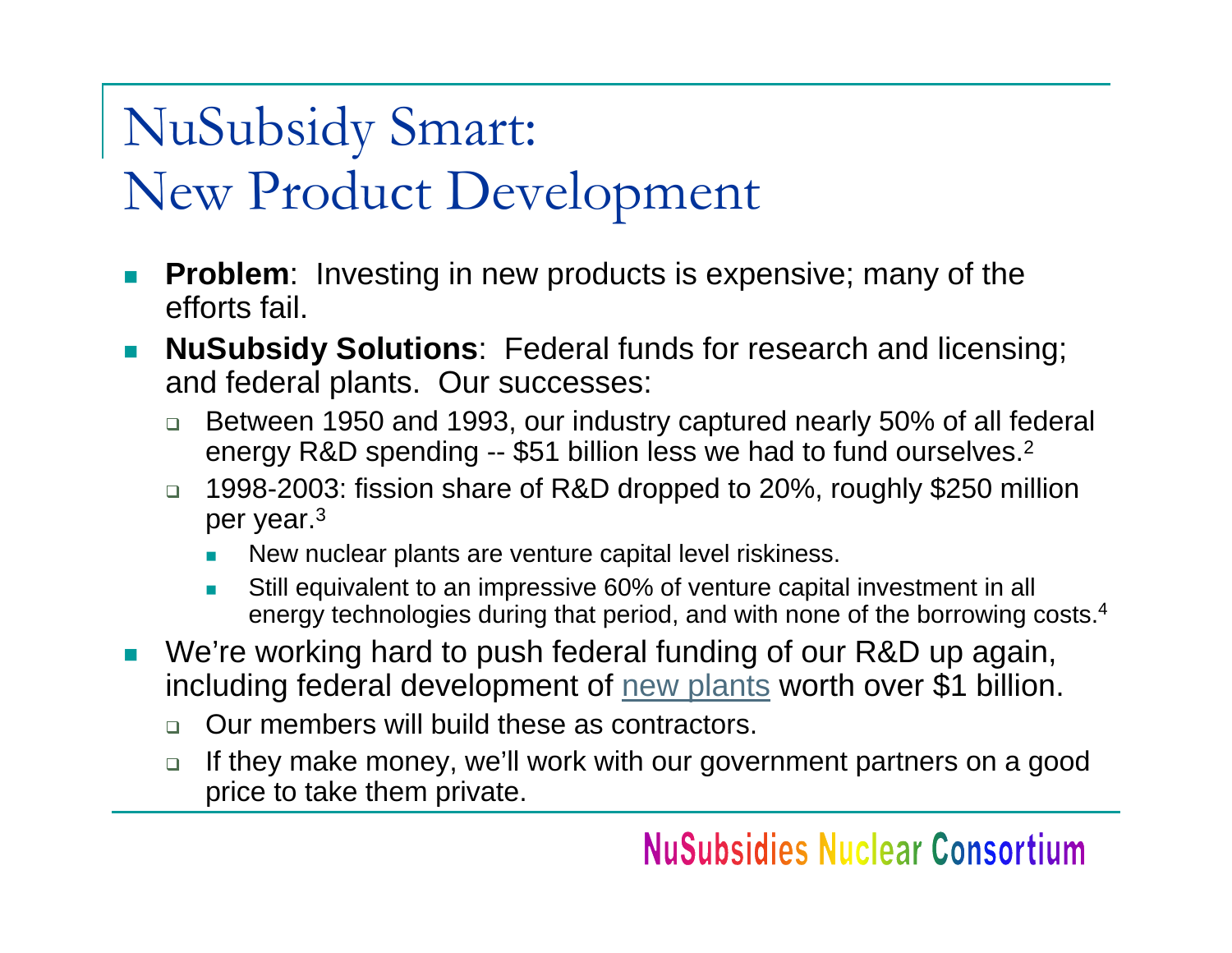### NuSubsidy Smart: Plant Financing

- $\mathcal{L}_{\mathcal{A}}$  **Problem**: Nuclear plants cost more, take longer, and are more likely to be challenged by neighbors than most other energy sources. Power may be unneeded or uncompetitive by the time plant enters production.
- **NuSubsidy Solutions**: Shift risks to other parties
	- $\Box$  [Production tax credit](http://www.earthtrack.net/earthtrack/library/HR6_NukeTaxCredit.doc): every kWh we sell, another 1.8 cents goes off our taxes. Value to our industry is at least \$7 billion; possibly much higher.
	- □ Loan guarantees: a tax credit works only for plants that come on line; investors want protection even if we don't deliver. The benefits:
		- F Ability to use less equity and more debt (which is cheaper).
		- $\overline{\phantom{a}}$ ■ Per-plant interest savings of \$40-\$75 million per year.<sup>5</sup>
	- □ Purchase agreements: government guarantees they'll buy the power when it comes on line at an (attractive) agreed upon price.
		- П For NuSubsidy investors concerned our plants won't be needed, this is problem solved.
		- П These may be instead of loan guarantees, but we're working to get both.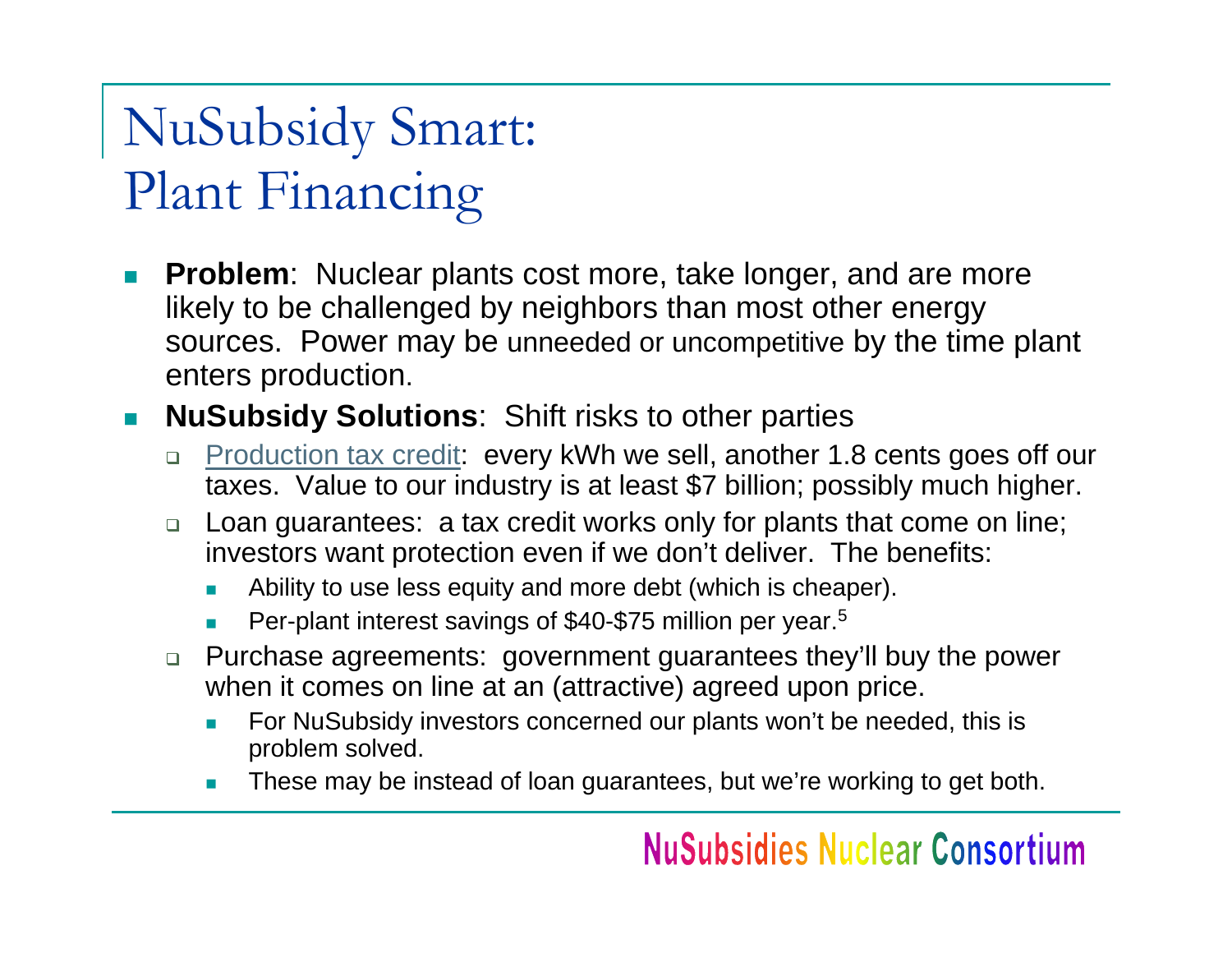### NuSubsidy Smart: Waste Not Want Not

 $\Box$  **Problem**: Our byproducts require monitoring.\* Our investors do not want this uncertainty.

#### **NuSubsidy Solution**:

- As Yucca mountain has demonstrated, political, technical, and economic challenges to long-term nuclear waste disposal are formidable.
- □ Cost overruns and contingent liabilities would destroy the viability of new plants.
- □ With existing plants, we transfer responsibility for the wastes to the US government in return for a small and predictable fee. If disposal is late, [they pay us](http://www.electricityforum.com/news/aug04/usnuclearwaste.html).
- □ We're working to get this same deal for new plants, even if it requires the government to build additional repositories.

\*Actually, they need to be monitored for longer than most human societies have existed thus far on the planet.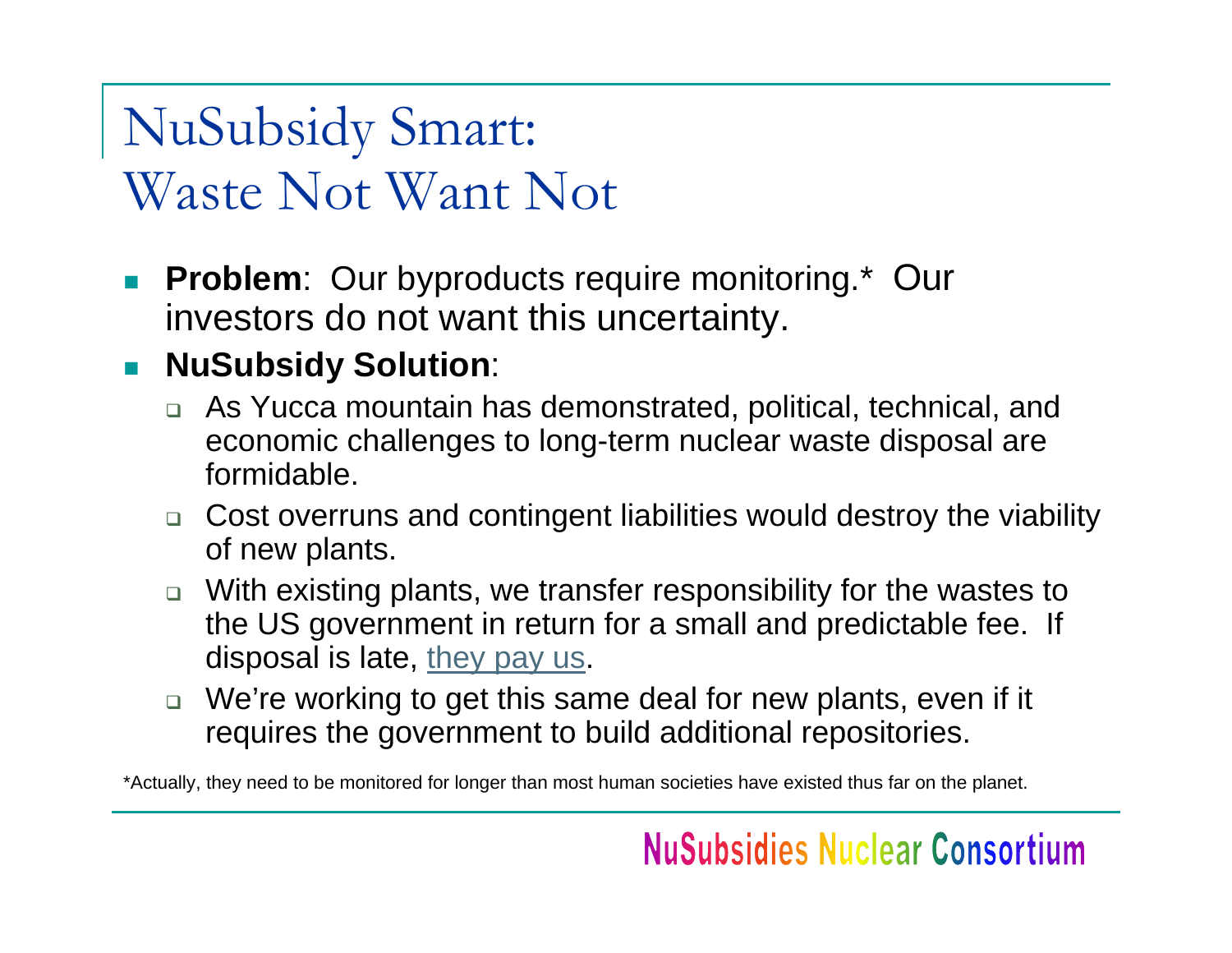### NuSubsidy Smart: Accidents and Attacks

- $\mathcal{C}^{\mathcal{A}}$ **Problem:** Though we say it is impossible, plant neighbors and regulators continue to be concerned that utility defenses can be breached, generating an RDE.\* The issue creates cost and liability problems for our investors.
- $\mathcal{L}_{\mathcal{A}}$ **NuSubsidy solution:**
- **In**  Price-Anderson Act permanent extension.
	- $\Box$  This will cap investor exposure in the case of an RDE, with a [value](http://www.cato.org/pubs/regulation/regv25n4/v25n4-8.pdf) of well over \$300 million per year to members.
	- $\Box$ We are also working to reduce burdens under existing rules -- both by segregating each reactor into its [own company](http://www.synapse-energy.com/Downloads/report-star-riverkeeper-fin-insecurity.pdf)[, and by pushing for reduced coverage requirements for smaller](http://www.earthtrack.net/earthtrack/library/HR6_TitleVI_ Nuclear Matters_v031118.doc)  [reactors.](http://www.earthtrack.net/earthtrack/library/HR6_TitleVI_ Nuclear Matters_v031118.doc)
- **COL**  Redefining Plant Security.
	- $\Box$  *Plant durability*. To counter historical engineering studies (now mostly removed from the public domain) that found our plants didn't do very well in the face of an airplane strike we've added a few touches of our <u>own</u> to challenge <u>[what](http://www.nirs.org/reactorwatch/security/securityhome.htm) [remains](http://www.neis.org/literature/Reports&Testimonies/full_terrorist_report_10-22-01.htm#vulnerability)</u>.
	- $\Box$  *Value to the community*. We've worked hard to reclassify nuclear plants as [national assets](http://www.nei.org/index.asp?catnum=4&catid=722) and treasures, rather than one way of many to make electricity that is also a big terrorist target.
		- We are working with the Department of Homeland Security and state and local government authorities to ensure they provide adequate funding to protect the safety of these treasures.
	- $\Box$  *Staff training*. A few [critical studies](http://www.pogo.org/p/environment/eo-020901-nukepower.html) [aside](http://www.oxfordresearchgroup.org.uk/publications/CDRs/LargeandSchneider.pdf), we have promoted [how well trained](http://www.nei.org/index.asp?catnum=2&catid=277) and equipped our plant staff are to handle any crisis.

\*Radioactivity Dispersion Event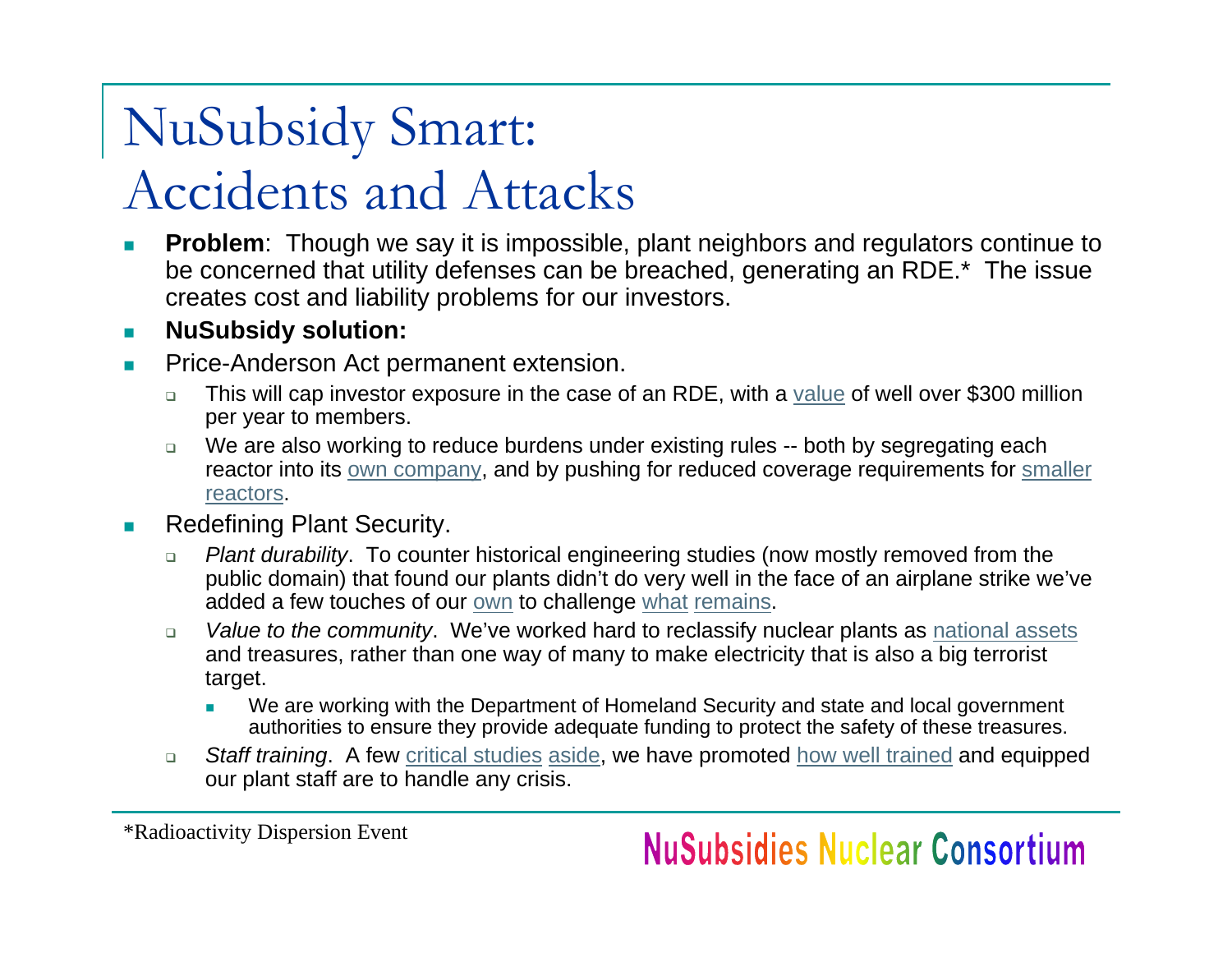### NuSubsidy Clean: Cashing in on Carbon

- $\mathcal{L}_{\mathcal{A}}$  **Problem**: carbon trading scenarios may grandfather existing fossil fuel plant emissions. This would reduce the competitive gain to nuclear from regulating carbon.
- **NuSubsidy solution**: We are [pushing hard](http://www.energybulletin.net/3635.html) to have all nuclear plants granted credits during the initial distribution.
	- □ Credits would be based on the amount of emissions we would emit if our plants actually used fossil fuel.
	- □ We can then immediately sell these credits to plants that do need to burn fossil fuels, for a quick return to our members.
	- □ This strategy has already been effective in <u>[New Hampshire](http://www.energybulletin.net/3635.html)</u> for NOx.
		- F We have high hopes for success in other venues, and for other emissions.
		- × Returns could measure in the billions nationwide.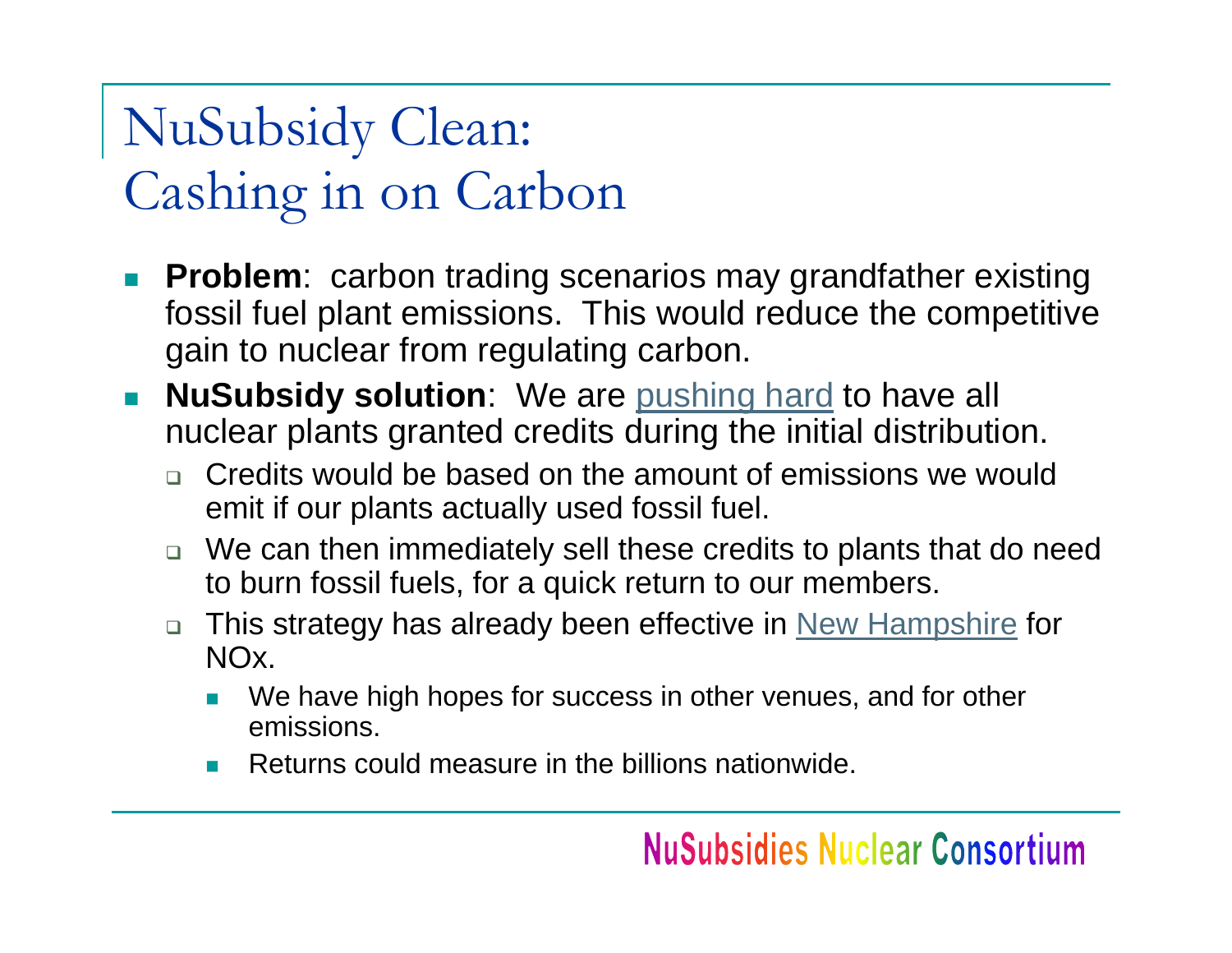### NuSubsidy Smart: We Can Make the Pigs Fly

- $\mathcal{L}_{\mathcal{A}}$  From basic research to enrichment, plant construction to waste disposal, NuSubsidies is working quietly to develop risk sharing partners for next generation plants.
	- $\Box$  Our partners may not even know they have become investors in our plants.
	- □ As a result, the financial cost of their participation is very low to our members.
- **The ultimate result of these efforts will be nuclear reactors** that are more profitable than even Archer Daniels Midland's ethanol business.
- F NuSubsidy makes Policy-Enhanced Investing work for you.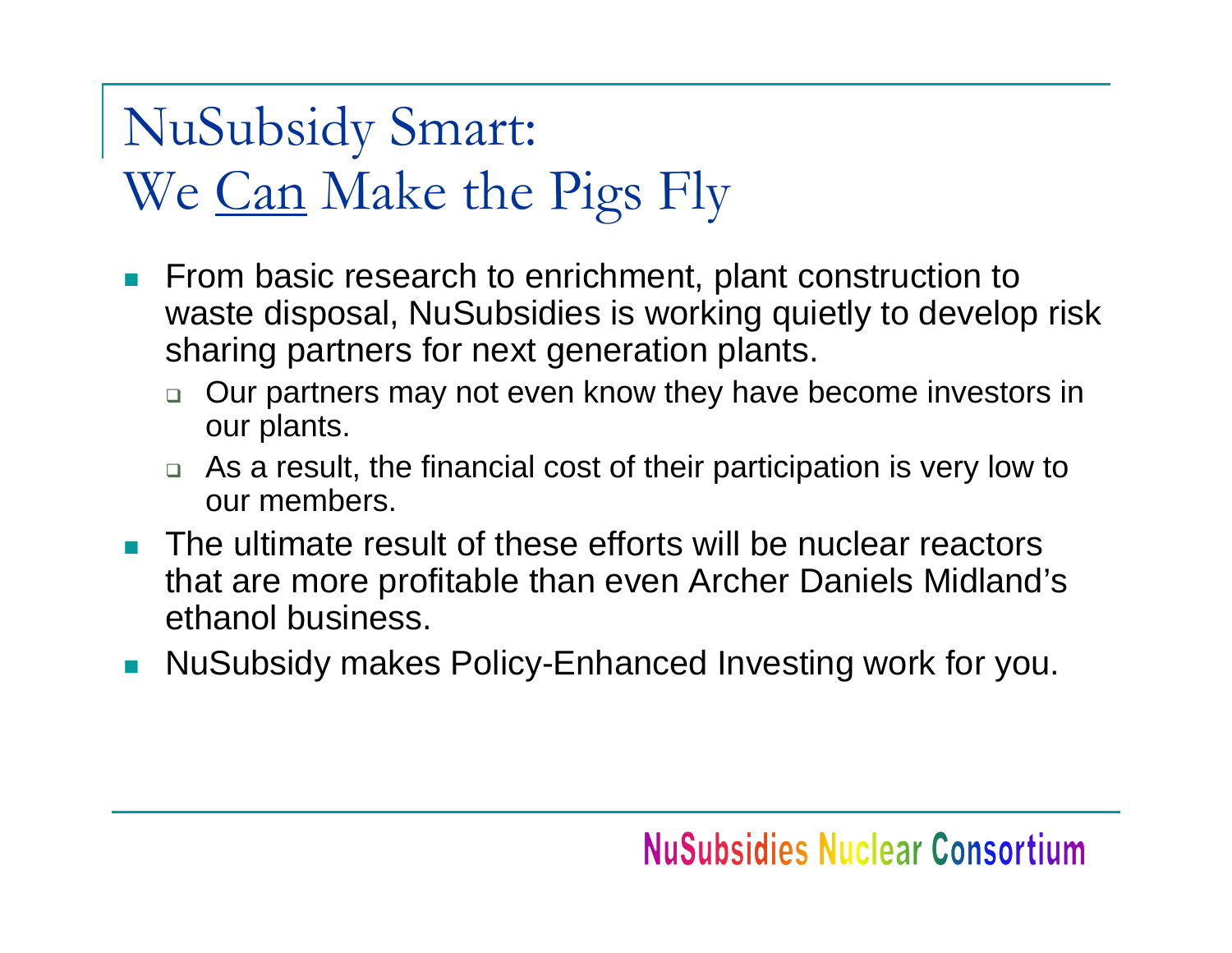### Technical Notes

- **About NNC.** While the NuSubsidy Nuclear Consortium doesn't really exist, the three licensing consortia (NuStart, TVA-lead, and Dominion-lead) do. So too does the Nuclear Energy Institute, an industry-wide organization handling promotion and PR for nuclear power. All are working hard with other industry partners to bring as many of these risk-shifting strategies as they can to fruition.
- ٠ ■ **Copyright**. This document may be freely linked to, or distributed with proper attribution. Copyright 2005, Earth **Track, Inc**., [www.earthtrack.net](http://www.earthtrack.net/) .
- п **Dead Links, Suggestions, Corrections.** Please report any dead links, suggestions or proposed corrections to info@earthtrack.net.
- $\mathbf{r}$  **Energy Subsidy Mailing List.** Earth Track periodically sends out materials relating to energy subsidies. If you would like to be added to this mailing list, please provide your name, title, affiliation in an e-mail to info@earthtrack.net, with "Add" in the subject line.

#### **End Notes**.

- [1] Financial strength measured by revenues at the conglomerate level. While tactical decisions about new investment or marketing are made at the divisional level, and constrained by divisional profits, major strategic decisions -- such as whether to build a new generation of nuclear plants in the US -- are made at the corporate level. Access to capital markets is also driven by overall strength of the corporation.
- [2] Douglas Koplow, *Federal Energy Subsidies: Energy, Environmental, and Fiscal Impacts, Technical Appendix*, (Washington, DC: Alliance to Save Energy, 1993).
- [3] U.S. Department of Energy, "Budget Authority by Appropriation" excel file, June 2003.
- [4] PriceWaterhouseCoopers. *MoneyTree Survey of Venture Capital Investments*, 2004. Energy fraction of VC investments based on data compiled by Nth Power.
- [5] Subsidy value of the loan guarantees equals plant debt x (private market interest rate government bond rate). Using capitalized plant cost before financing of \$2.15b (Geoff Rothwell, Stanford, personal communication), 50% debt and 8% private market interest (MIT, *The Future of Nuclear Power,* 2003, p. 135) yields a 4% interest rate subsidy worth \$42 million per plant-year. The MIT study assumes the same cost of debt for nuclear plants as for coal and natural gas; this is unlikely in the absence of a sovereign guarantee. The high estimate uses a more realistic 9% cost of debt, plus a higher debt ratio of 70% (also possible due to the guarantees), yielding reduced interest payments of \$75m/plant-year.